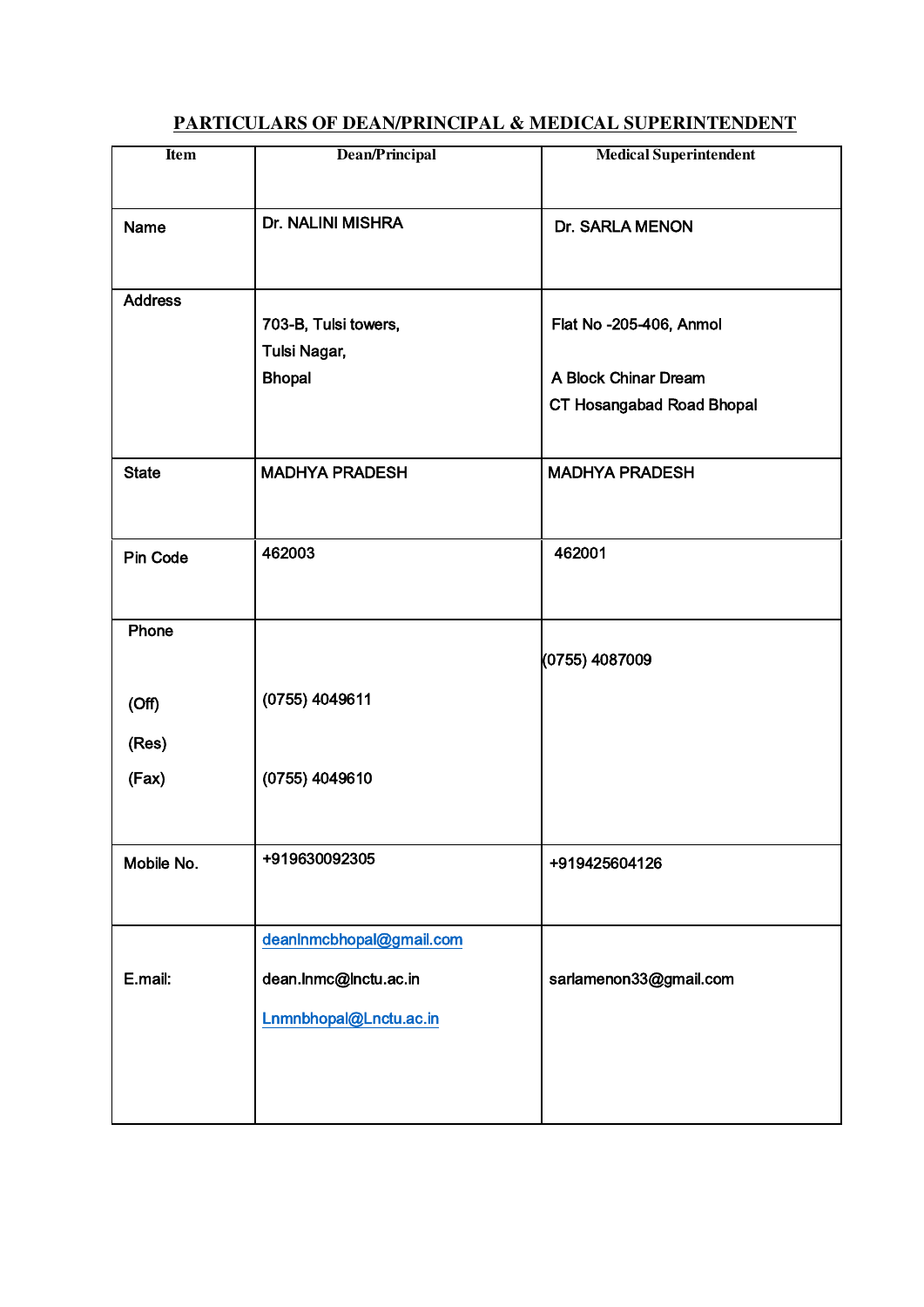## Dr (Prof) Nalini Mishra



Is the present Dean of L N Medical College and research centre w.e.f. 01/04/2021

She is an Obstetrician and gynaecologist with degrees of MD (O& G), DGO, DNB (O&G) and has been awarded with the honours like FICOG and MNAMS in recognition of her academic achievements.

She has served the Government of Madhya Pradesh and Chhattisgarh for 31 years and has worked as Professor or professor & Head of the department in various Government medical colleges of C.G. Thereafter she has taken Voluntary Retirement from Service (VRS) and joined L N Medical college Bhopal, M P.

She has a keen interest in teaching and research particularly in developing low cost technology to improve morbidity and mortality in low resource settings. She has following innovations to her credit-

- C G Balloon- an innovative condom balloon tamponade device for low cost treatment of refractory PPH, published by IJGO (FIGO House) in 2016 & JOGI in 2019 (available on Youtube too). It is being used across the world.
- C G Drape- An innovative low cost drape for estimating blood loss at delivery, published by Journal of SAFOG 2019
- Innovative concept: POCCT and its correlation with fibrinogen level: Potential in goaldirected transfusion in PPH, published by IJGO (FIGO House) Jan 2021, DOI: 10.1002/ijgo.13536

She is a committed academician and inspires her students to achieve thorough knowledge which is then implemented into better patient care. She has many laurels to her credit in the field of publications like

- 38 published research papers in international & national journals (11 listed in Pubmed )
- Citations: >100
- Chapter contributions : 19 in various books
- Co-editor- Two books :- Obstetric Emergencies-A handbook of protocols & flow charts for health care providers and Hormone Replacement Therapy in Menopause & Andropause. Monogram by Indian College of Physician.

She has participated in 105 international, National & state conferences as invited Faculty Speaker. Has chaired and Judged many scientific papers.

She has been the National faculty for FOGSI- PPH workshops across India 2016-2020

She has guided many research projects successfully and is the Master Trainer of Emergency Obstetric Care (EmOC).

Her leadership and administrative skills were well represented during her tenure as Head of the department while setting up the department in a new Medical college or while serving as President of Raipur Obs & Gynae Society (2012-2014) and also as Organizing Secretary of various State level CME's 2004,05, 06, 12,&13 along with many CMEs and workshops.

She has also served as MCI Inspector during her Govt job for undergraduate and post graduate medical courses.

She is an avid learner and has recently done Fellowship in Obs Gyn USG (2018) and believes in dissemination of knowledge equally. She has organized many cultural/ social events also. She is committed for an all round development of all the students of her institute.